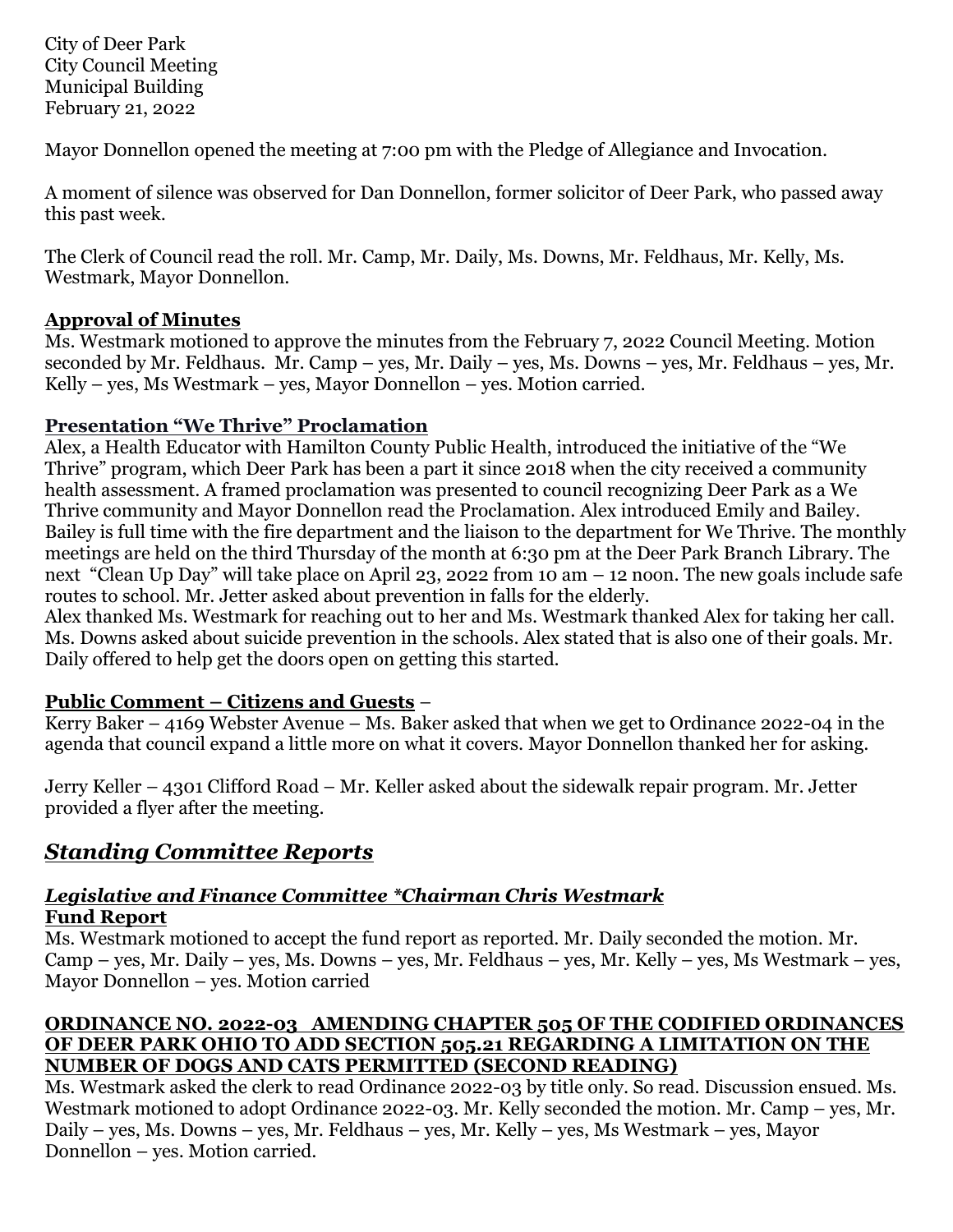#### **ORDINANCE 2022-04 AN ORDINANCE APPROVING THE AMENDMENT TO TWO PETITIONS FOR SPECIAL ASSESSMENTS FOR SPECIAL ENERGY IMPROVEMENT PROJECTS UNDER OHIO REVISED CODE CHAPTER 1710; AMENDING SPECIAL ASSESSMENTS LEVIED BY THE CITY OF DEER PARK, OHIO UNDER THOSE PETITIONS; APPROVING AMENDMENTS TO DOCUMENTS EXECUTED IN CONNECTION WITH THOSE PETITIONS; AND DECLARING AN EMERGENCY**

Ms. Westmark asked the clerk to read Ordinance 2022-04 by title only. So read. Mr. Jetter explained to all regarding the PACE loan with the State of Ohio and deferment for one year. Ms. Westmark mentioned energy improvements and discussion ensued. Ms. Westmark motioned to waive the tworeading rule on Ordinance 2022-04. Mr. Feldhaus seconded the motion. Mr. Camp – yes, Mr. Daily – yes, Ms. Downs – yes, Mr. Feldhaus – yes, Mr. Kelly – yes, Ms Westmark – yes, Mayor Donnellon – yes. Motion carried. Ms. Westmark motioned to adopt Ordinance 2022-04. Mr. Kelly seconded the motion. Mr. Camp – yes, Mr. Daily – yes, Ms. Downs – yes, Mr. Feldhaus – yes, Mr. Kelly – yes, Ms Westmark – yes, Mayor Donnellon – yes. Motion carried.

### *Safety Committee \*Chairman Tom Camp*  **January 2022 Police Report**

Mr. Feldhaus reported that in the month of January there were 592 total calls for service with 200 on first shift, 280 on second shift and 112 on third shift. Police Chief Schlie reported that council should have received an email of a podcast where Officer Battin recently attended Amity Elementary to interview with 2nd graders learning about the police department. Chief Schlie explained the application process as we received six applications, where four people took the test and now, we are down to one applicant, pending a background check. Mr. Camp asked if we would need to have another test before the Lieutenant promotion. Chief Schlie stated we will have another test in either May or June. The Lieutenant promotion exam was held last week, and Officer Battin and Officer Jordan are on the eligible list as they both scored as the top two on the exam.

## **January 2022 Fire Report**

Mr. Camp reported that in the month of January there were 3 fire runs and 84 EMS runs for a total of 87 in Deer Park. The total district for January saw 213 total runs.

There will be a Fire Board Meeting tomorrow on February 22 on Zoom where the approval to hire three new paramedics, as of March 1, 2022, will be discussed. Fire Chief Meador is getting this done so that when we provide backup coverage to Golf Manor and Columbia Township, we will still have an ambulance here.

# *Public Works Committee \*Chairman Kathy Downs*

Ms. Downs deferred to Mr. Jetter for several updates on Public Works. Mr. Jetter stated that during the recent heavy rain we received several complaints of flooding. We are in the process of applying grant for the second phase of Blue Ash Road. We have ordered more salt and will obtain 300 tons for our salt bin for next year. All our street bids are pending, and we are waiting to hear back on these.

# *Park Board Committee \*Chairman Mark Feldhaus*

Mr. Feldhaus announced that the Easter Egg Hunt will take place on Saturday April 9 at 11 am. The Armchair Race event is scheduled for April 23 and is with Friends of Chamberlin Park. The former "Music in the Park" event is now named "Party in the Park". The first of 10 concerts begin on May 21, 2022 and will have select dates throughout the summer until the last concert on September 17, 2022.

# **Correspondence (Clerk of Council) & Miscellaneous** - None

# **Old Business**

Ms. Westmark announced that the Charter discussion update is moved to the March 21, 2022 agenda.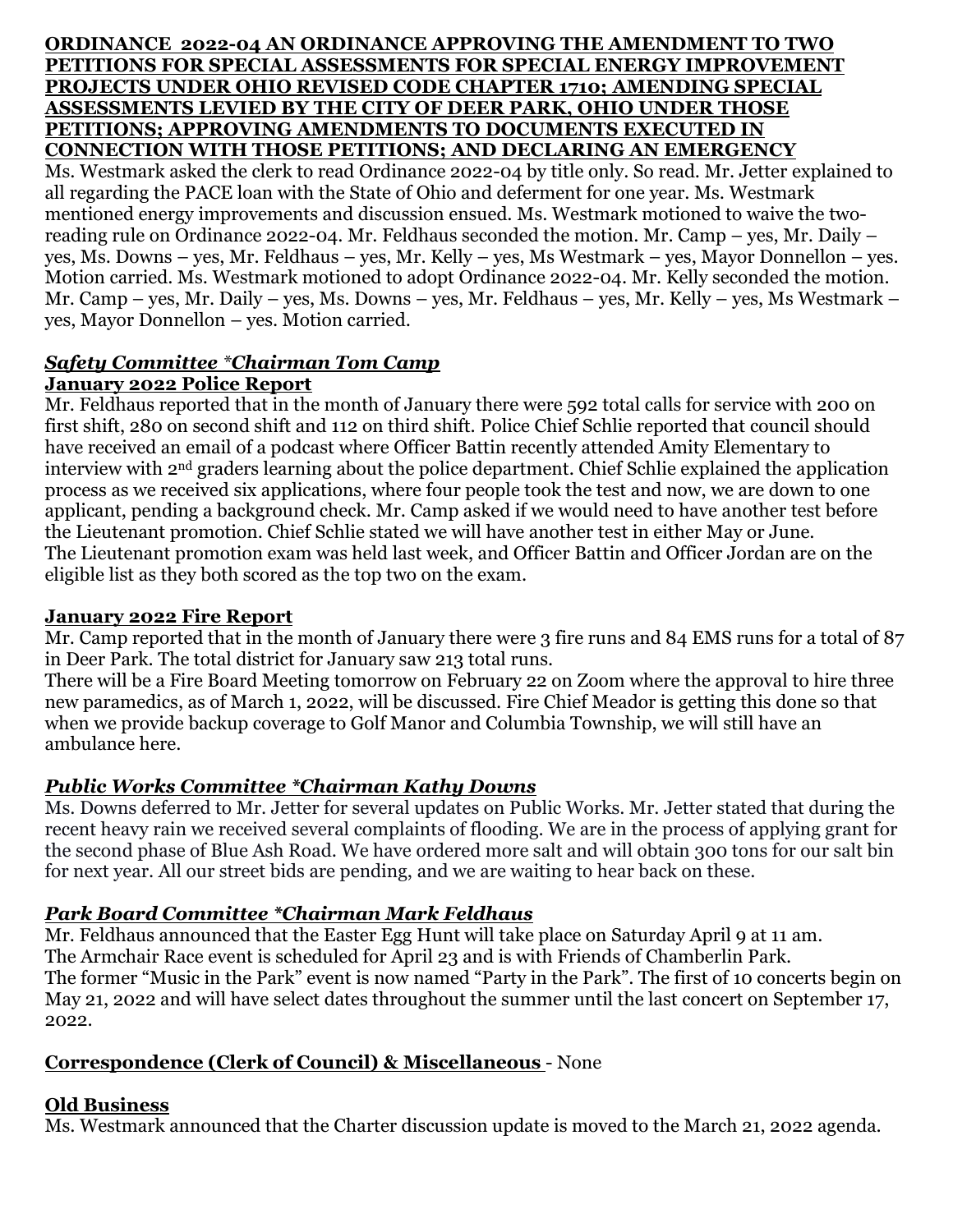### **New Business** *Council Member Monthly Events*

Mr. Kelly proposed that we hold monthly events on the second Monday of each month at the Deer Park Public Library where residents can come to meet council members. Ms. Westmark inquired if this would violate sunshine laws and suggested we hold these events quarterly. Mr. Camp asked if it must be held within the city limits and stated that the back of the library sits in Deer Park. Mr. Pacheco will investigate this and provide more information back to council. Mr. Kelly stated he would like to start these meets and greets on April 11 if there is enough time to plan before then and tabled this discussion to the March 7, 2022 council meeting.

## **Student Government Night**

Ms. Westmark announced that she talked to Superintendent Jay Phillips and teacher Shannon Wilkerson regarding resuming Student Government Night with a possible date of April 18, 2022. We usually serve the students a meal either at the Community Center or in the City Building room downstairs prior to the meeting where the students shadow each member of council and run the meeting themselves. Mr. Camp suggested that we hold the meeting at the Community Center. Mr. Feldhaus stated it was better to have the meeting in Council Chambers, so the students get to see where the meetings are. Mr. Kelly noted that we should have a student shadow Chief Schlie as well.

## **Reports from Other City Officials**

**Solicitor** – Mr. Pacheco wanted to give council the option. Governor DeWine signed HB 51, which reinstated the ability to meet remotely from now until June 30, 2022, either by Zoom or by telephone, but you must provide the same level of access to the public that you are doing. For instance, if you meet by Zoom, all the public must be able to see the members faces.

**City Manager** – Mr. Jetter stated that on March 7, before the council meeting, council members should arrive at 6:30 pm for pictures for our newsletter and website.

Also on March 7, Human Nature will be here with the master report on Chamberlin Park. There is a meeting with them on Thursday February 24 to start looking at approaching private foundations for funding for improving the park.

We received a reimbursement from Cincinnati Bell for Wi-Fi. A website issue to post minutes came up recently however it should be resolved today.

The fire department is preparing numbering units for townhomes. Spectrum is installing cable lines and Duke Energy will be there shortly to install gas and electric. This should be done by mid-April.

We would like to have a bike trail/walking trail along the west side of Blue Ash Road. Our intern has started and is working on designs for Blue Ash Road. We may need to incorporate the movie theater in plans and since the theater is considered a historic site, we may be able to get a tax credit from the state.

Mr. Jetter stated he sits on a grading committee and today one of the students he worked with for two years passed their PhD.

We are moving forward on Urban Planning and need to keep in mind when we are planning economic development that people want to park and walk around our community.

Mayor Donnellon asked Mr. Jetter if the Chamberlin Park survey has concluded, and Mr. Jetter stated that it has.

**Mayor –**Mayor Donnellon announced that as of February 9, 2022, Joshua Hillberry is appointed as an Intern (part time) for urban planning and economic development project for the City Manager of the City of Deer Park, OH with a rate of pay of \$15.00 per hour for a maximum of 10 consecutive weeks, approximately 20 hours per week. Mayor Donnellon advised all to stay safe.